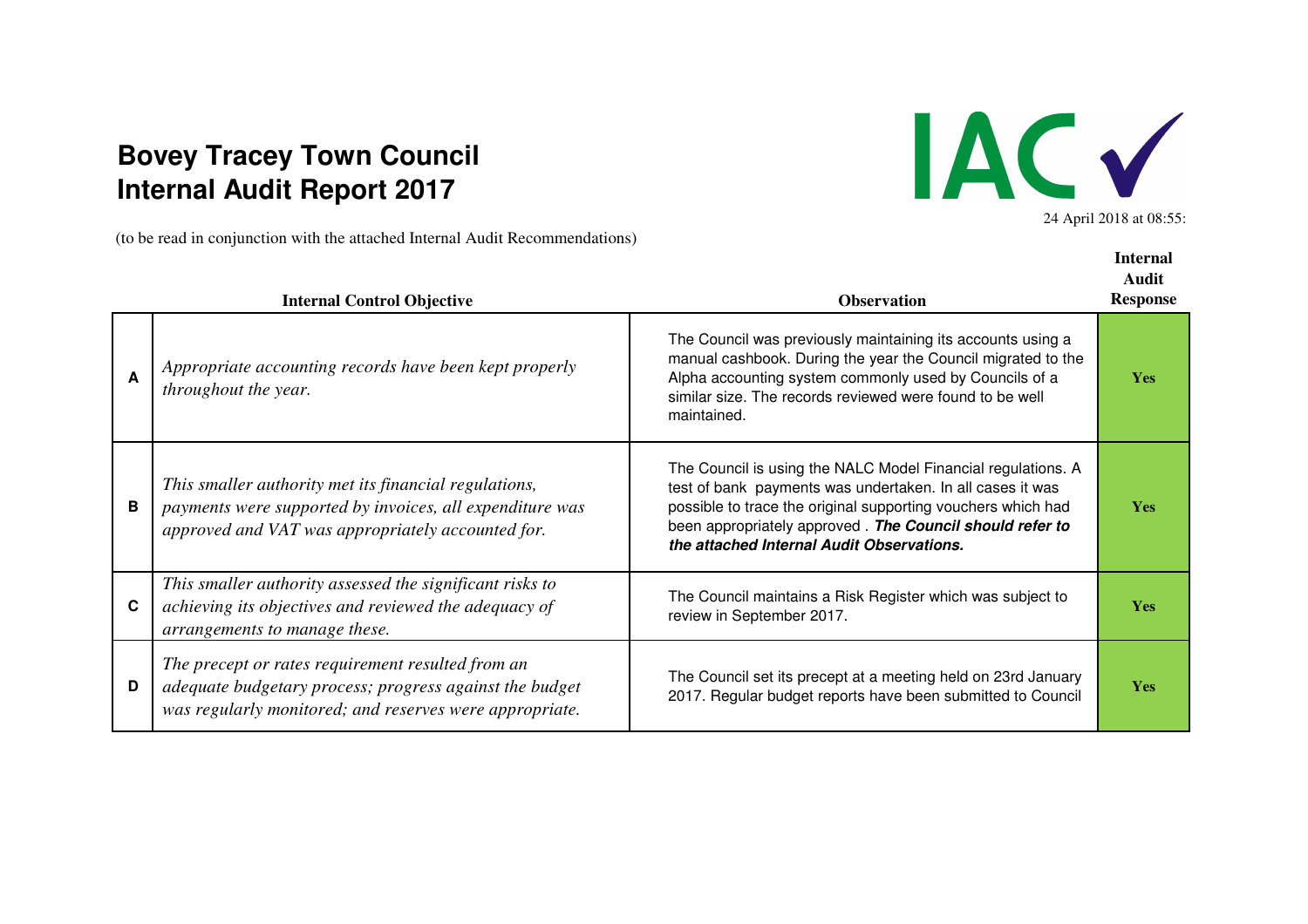|   | <b>Internal Control Objective</b>                                                                                                                                                                                                                                                                                        | <b>Observation</b>                                                                                                                                                                                                                           | <b>Internal</b><br><b>Audit</b><br><b>Response</b> |
|---|--------------------------------------------------------------------------------------------------------------------------------------------------------------------------------------------------------------------------------------------------------------------------------------------------------------------------|----------------------------------------------------------------------------------------------------------------------------------------------------------------------------------------------------------------------------------------------|----------------------------------------------------|
| Е | Expected income was fully received, based on correct<br>prices, properly recorded and promptly banked; and VAT<br>was appropriately accounted for.                                                                                                                                                                       | The Council receives a limited amount of income from burials<br>and allotments. The Council is not VAT registered and does not<br>make VATable supplies                                                                                      | <b>Yes</b>                                         |
| F | Petty cash payments were properly supported by receipts,<br>all petty cash expenditure was approved and VAT<br>appropriately accounted for.                                                                                                                                                                              | The Council does not maintain a petty cash                                                                                                                                                                                                   | N/A                                                |
| G | Salaries to employees and allowances to members were<br>paid in accordance with this smaller authority's<br>approvals, and PAYE and NI requirements were properly<br>applied.                                                                                                                                            | The Council operates its PAYE through the District Councils<br>payroll service and under the PAYE code of the District<br>Council. It is understood the that Council will move to using its<br>own PAYE code during the 2018- financial year | Yes                                                |
| H | Asset and investments registers were complete and<br>accurate and properly maintained.                                                                                                                                                                                                                                   | The Council maintains an Asset Register which has been<br>subject to review during the year. The Council should refer to<br>the attached Internal Audit Observations                                                                         | Yes                                                |
|   | Periodic and year-end bank account reconciliations were<br>properly carried out.                                                                                                                                                                                                                                         | The Council has carried out reconciliations of its bank account.<br>The year end bank reconciliation was reviewed and agreed.<br>The Council should refer to the attached Internal Audit<br><b>Observations</b>                              | Yes                                                |
| J | Accounting statements prepared during the year were<br>prepared on the correct accounting basis (receipts and<br>payments or income and expenditure), agreed to the cash<br>book, supported by an adequate audit trail from<br>underlying records and where appropriate debtors and<br>creditors were properly recorded. | The Council reports on an Income and Expenditure basis, Year<br>end VAT debtor and accruals were reviewed and agreed                                                                                                                         | <b>Yes</b>                                         |